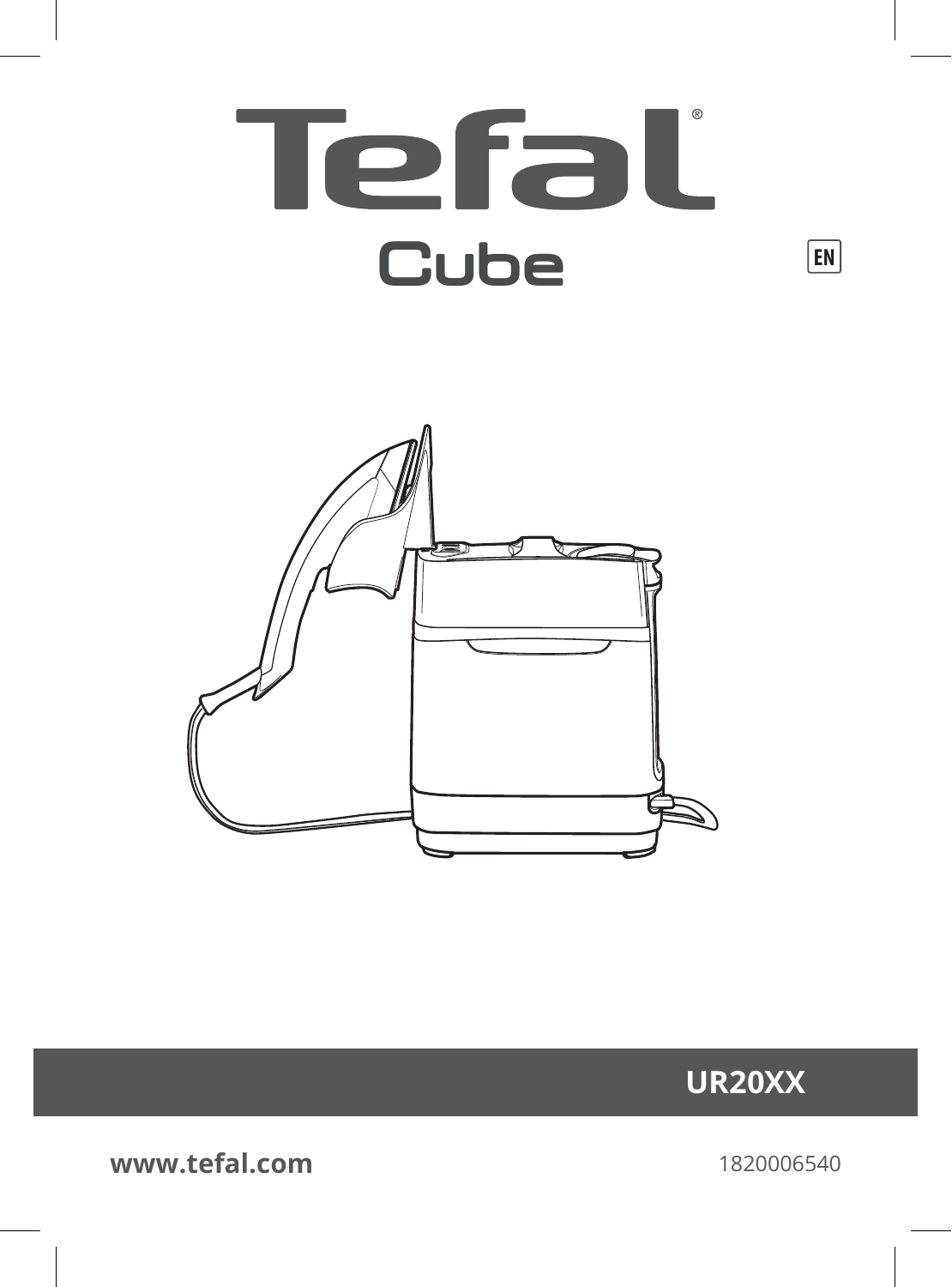### **EN**

# **Important Safety recommendations**

**Safety instructions and guidelines**

- Read the instruction manual carefully before using your appliance for the first time. This product is designed for domestic and indoor use only. Any commercial use, inappropriate use or failure to comply with the instructions, the manufacturer accepts no responsibility and the guarantee will not apply.
- The appliance must not be left unattended while it is connected to the supply mains.
- Do not unplug your appliance by pulling on the power cord. Always unplug your appliance:
	- before filling the water tank or rinsing the boiler
	- before cleaning the appliance,
	- after each use.
- Never fill the appliance directly from the tap.
- The appliance does not work without the scale collector (depending on the model).
- The appliance must be used and rested on a flat, stable and heat-resistant surface.
- When you place the iron on its stand or on a separated base, ensure that the surface on which the stand or the separated base is placed is stable.
- Do not place the separated base on the ironing board cover or on a soft surface.
- This appliance is not intended for use by individuals (including children) with reduced physical, sensory or mental capabilities,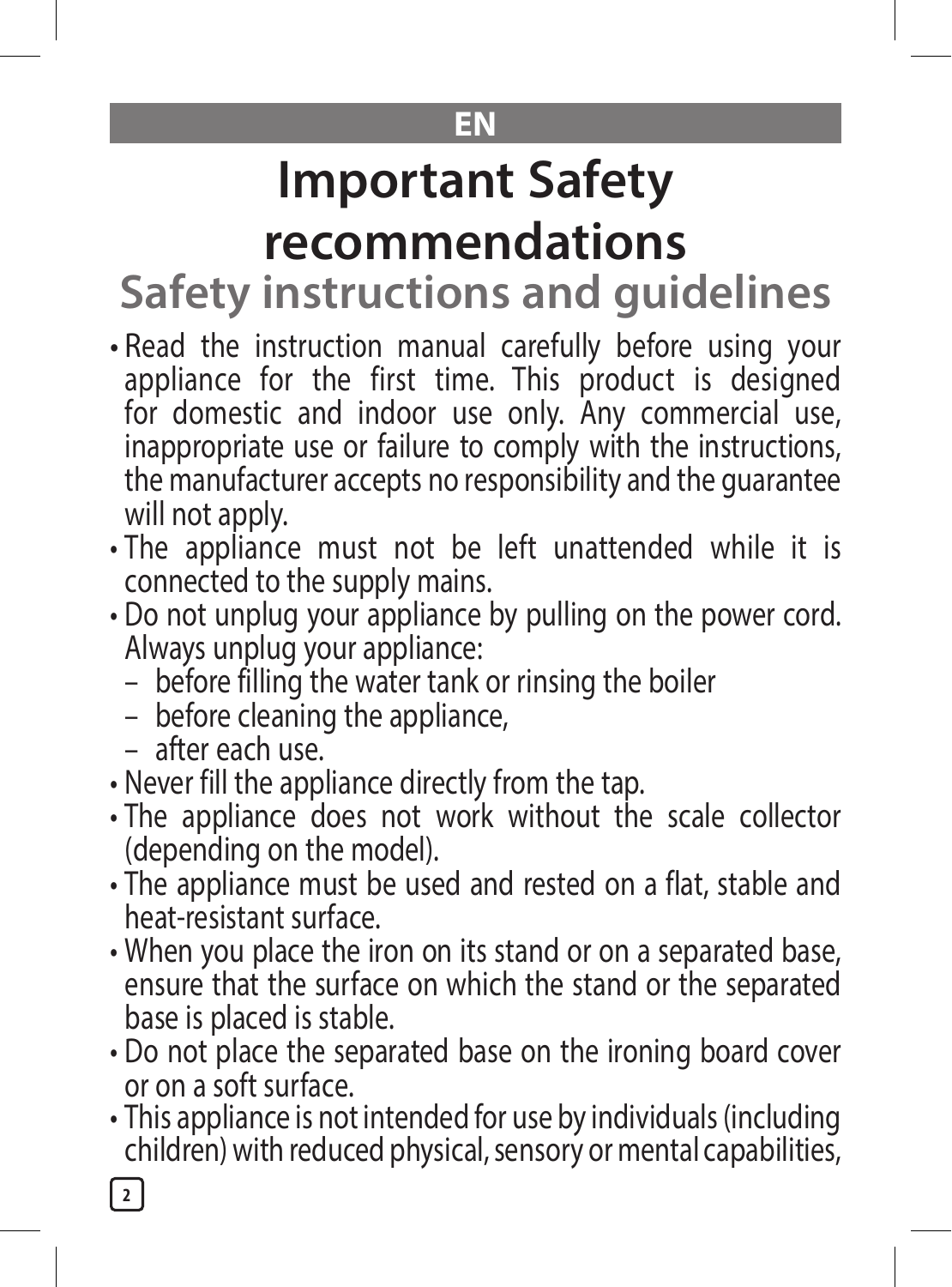or lack of experience and knowledge, unless they have been given supervision by a person responsible for their safety.

- Children must be supervised to ensure that they do not play with the appliance.
- $\cdot$  This appliance may be used by children aged 8 years and older and by individuals lacking experience or knowledge or with reduced physical, sensory or mental capabilities, provided that they have been thoroughly instructed regarding the use of the appliance, are supervised, and understand the risks involved. Children must not play with the appliance. Cleaning and user maintenance shall not be made by children without supervision.
- Keep the appliance and its power cord out of reach of children under 8 years of age when it is in use or cooling down.
- The surfaces of your appliance can reach very high  $\langle \mathcal{W} \rangle$  temperatures when functioning, which may cause burns. Do not touch the hot surfaces of the appliance (accessible metal parts and plastic parts adjacent to the metallic parts).
- It is very important not to use descaling products (vinegar, industrial descalers, etc.) to rinse the boiler, as they may damage it.(depending on model)
- Before emptying the boiler/rinsing the collector, always wait until the appliance has cooled down and has been unplugged for over 2 hours before loosening the drainage/collector cap.
- Caution: If the cap or drainage cap is damaged, have it replaced by an approved service centre.
- The filling or decalcifying or rinsing or inspection apertures that are under pressure, must not be opened during use.
- Do not use other decalcifying products than the one cited in the Instruction for use
- Care should be taken when using the appliance due to emission of steam
- Unplug the appliance during cleaning & filling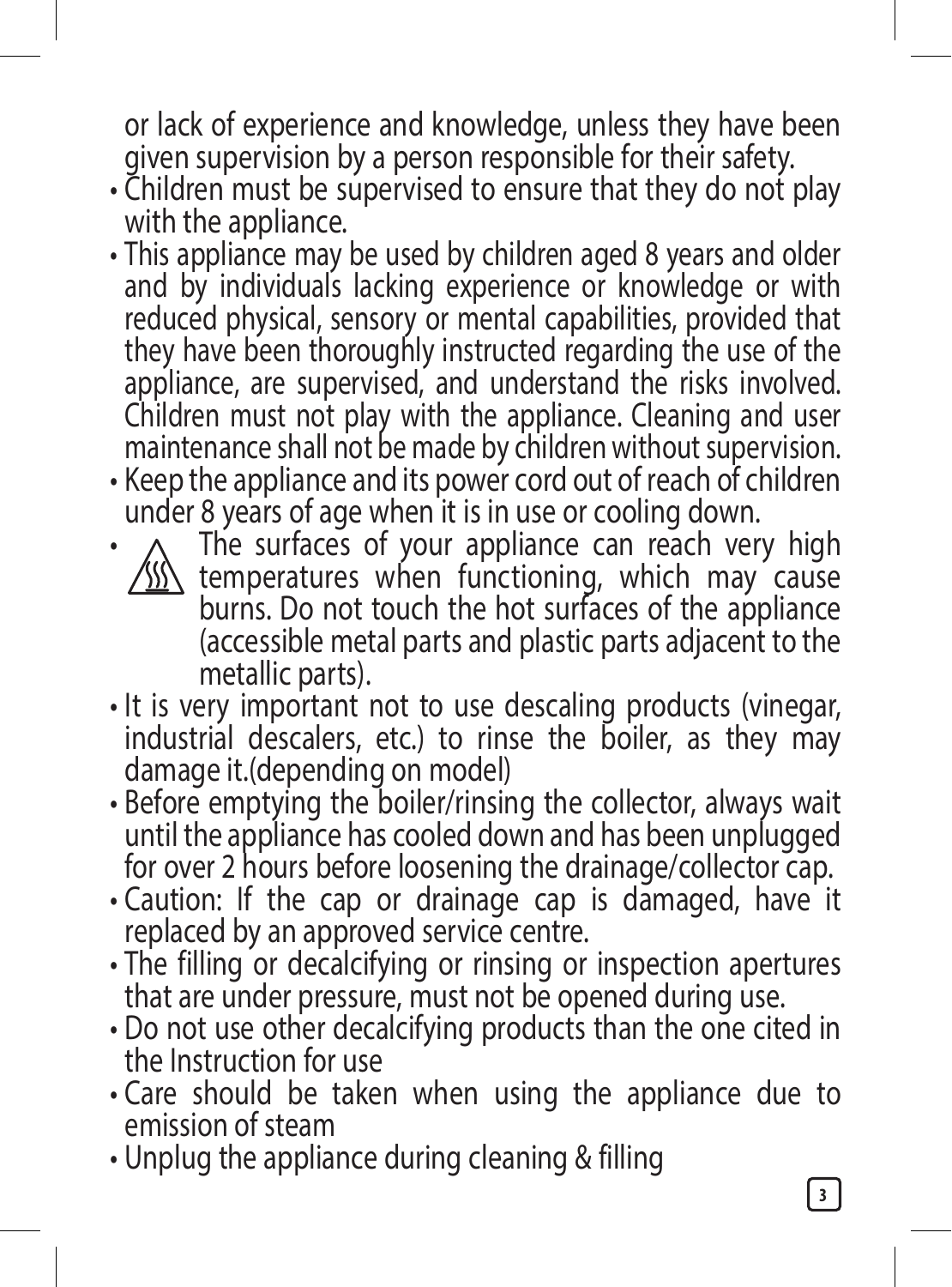- The appliance must not be used if it has been dropped, if it appears to be damaged, if it is leaking or is not working correctly.
- Do not attempt to dismantle your appliance: take it to an approved service center to avoid any danger.
- If the power cord or steam cord of your appliance is damaged, it must be replaced by an approved service centre in order to avoid any danger.
- Before storing the appliance, once it is unplugged, please wait until it has cooled down completely (around 1 hour).

• All accessories, consumables and removable parts must be bought only from an approved service centre. • For your safety, this appliance conforms to all applicable regulations (Low Voltage, Electromagnetic Compatibility and Environment Directives, etc.).

- Your appliance is an electrical appliance: it must be used under normal conditions of use.
- It is equipped with 2 safety systems(depending on model):
	- a valve to prevent the build-up of pressure, which allows excess steam to escape in the event of the appliance malfunctioning,
	- a thermal fuse to prevent overheating.
- Always plug your appliance:
- into a mains circuit with voltage between 220 V and 240 V (Alternating current only),
- into a socket outlet with an earth connection.
- Faulty connection can cause irreparable damage to the appliance and will invalidate your guarantee.
- If you are using an extension cord, ensure that it is correctly rated (16A) with an earth connection and is fully extended. • Fully unwind the power cord before plugging it into an earthed plug socket.
- Never touch the power cord or steam cord with the soleplate of the appliance. Do not leave the power cord or steam cords close to or in contact with sources of heat or sharp edges.
- The water in the appliance may still be hot and cause burns even after 2 hours of cooling down. Handle the appliance with care when the cap/collector is removed, particularly when you are emptying it.
- 
- Your appliance emits steam that may cause burns. Handle the iron with care, particularly when using the vertical steam function.
	-
	- Never steam clothing when it is worn by a person, always steam it on a hanger.<br>– Never iron in a seated position with your legs below the ironing board.
- Never direct the steam towards people or animals.
- The first time the appliance is used, there may be some reject of particles, fumes and smell but this is not harmful.
- Never immerse your appliance in water or any other liquid. Never place it under tap water. Careful during the assembly of the product & the board to pinch risks(depending on model)
- 
- Never place the flat iron on the ironing board, always use the iron rest. Similarly, never place the separated base on the ironing board(depending on model)



#### **Important notice for appliances ≥ 2200W only :**

Under unfavorable mains conditions, phenomena like transient voltage drops or lighting fluctuations can happen. Therefore, it is recommended that the iron is connected to a power supply system with a maximum impedance of 0,29 Ω. If necessary, the user can ask the public power supply company for the system impedance at the interface point.

#### **What water should I use?**

- This appliance has been designed to be used with untreated tap water. If your water is very hard, (hardness above 30°F, or 17°dH or 21°e) use a mixture of 50% tap water and 50% distilled water. In some seaside regions, salt content might be high. In that case, use only water bottle, with low mineral level.
- They are different type of softened water, and most of them can be used in your appliance. However, some of them, especially the one with chemical components, like salt, might occur white or brown runs. If you face this type of issue, we recommend you to use non-treated tap water or bottled water.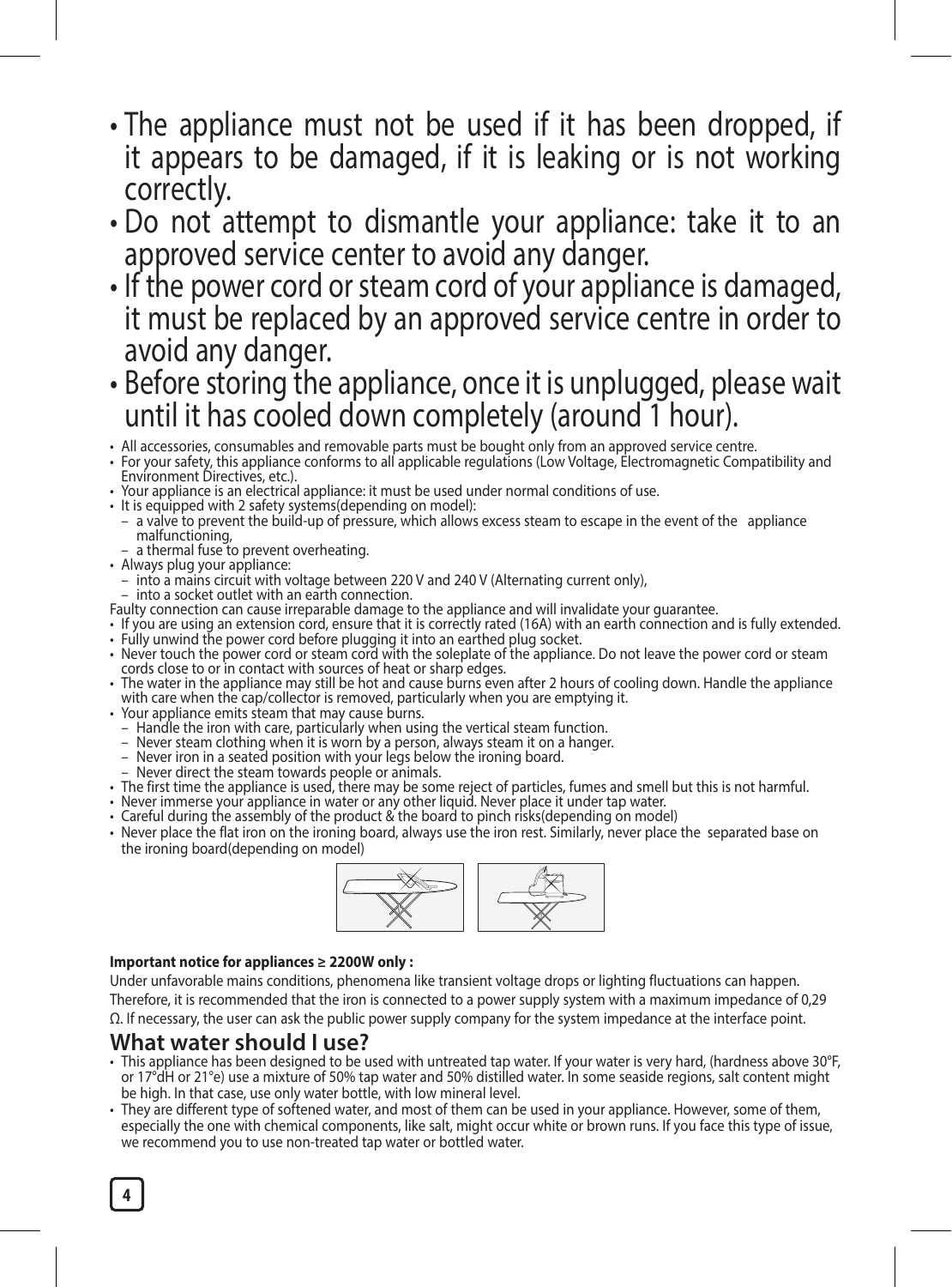• You should not use water from domestic appliances, with additives (starch, perfume, etc.) , rain water, boiled, filtered, bottled water. Do not use pure distilled nor pure demineralized water. Such water might affect steam attributes and at high temperature generate steam chamber sediment, liable to stain your linen and cause early appliance aging.

### **SAVE THESE INSTRUCTIONS**

**Help protect the environment!**<br> **1** Your appliance contains a number of recoverable or recyclable materials.<br> **3** Take these to a collection centre, or to an approved service centre for processing

### **Troubleshooting problems with your appliance**

| <b>PROBLEMS</b>                                                                                                            | <b>CAUSES</b>                                                                                                                          | <b>SOLUTIONS</b>                                                                                                        |  |  |
|----------------------------------------------------------------------------------------------------------------------------|----------------------------------------------------------------------------------------------------------------------------------------|-------------------------------------------------------------------------------------------------------------------------|--|--|
| Water is dripping<br>from the holes in the<br>soleplate                                                                    | The water has condensed in<br>the tubes because you are<br>using the steamer for the first<br>time or have not used it for<br>a while. | Press the steam button away from your iron-<br>ing board until the iron emits steam.                                    |  |  |
|                                                                                                                            | The soleplate is not hot<br>enough to pro-duce steam.                                                                                  | Set the appliance to the steam zone* (see<br>user manual).                                                              |  |  |
| Traces of water appear<br>on the laundry                                                                                   | Your ironing board cover is<br>saturated with water as it is<br>not suitable for the power of<br>your appliance.                       | Ensure you use a suitable ironing board (a<br>mesh ironing board which prevents con-<br>densation).                     |  |  |
| White streaks are drip-<br>ping from the holes in<br>the soleplate                                                         | Your boiler is emitting<br>limescale as it is not rinsed<br>regularly.                                                                 | Rinse the boiler as instructed in the user<br>manual.                                                                   |  |  |
| Brown streaks are drip-<br>ping from the holes in<br>the soleplate and stain-<br>ing the laundry                           | You are using chemical des-<br>caling agents or additives in<br>the water.                                                             | Never add any product to the boiler (see the<br>section "What water should I use?")                                     |  |  |
| The soleplate is dirty or<br>brown and may mark<br>the laundry                                                             | The appliance is being used<br>on too high a temperature.                                                                              | Clean the soleplate as instructed in the user<br>manual. Use a lower temperature.                                       |  |  |
| The soleplate is<br>scratched or damaged                                                                                   | You have placed your iron flat<br>down on the metal iron rest.                                                                         | Always place your iron on its heel or on the<br>iron rest.                                                              |  |  |
| The red "WATER" indica-<br>tor light is flashing*                                                                          | You have not filled the water<br>tank                                                                                                  | Fill in the water tank and press the "OK"<br>button located on the control panel until the<br>indicator light goes off. |  |  |
|                                                                                                                            | You have not pressed the "OK"<br>button.                                                                                               | Press the "OK" button located on the control<br>panel until the indicator light goes off.                               |  |  |
| The "anti-scale" indicator<br>light is flashing*                                                                           | You have not pressed the "OK"<br>button.                                                                                               | Press the "OK" button located on the control<br>panel until the indicator light goes off.                               |  |  |
| The appliance will not<br>turn on or the iron<br>indicator light and the<br>"ON-OFF" indicator light<br>will not turn on.* | The "auto-off" system is acti-<br>vated after non-use and has<br>turned off your appliance.                                            | Press the "ON-OFF" restart button located on<br>the control panel.                                                      |  |  |
| The red "WATER" indica-<br>tor light is flashing and<br>the "ON-OFF" button is<br>not working.*                            | The appliance has been<br>stored in a cold area (around<br>$<$ 10C $^{\circ}$ )                                                        | Unplug the appliance. Leave the appli-ance<br>for 3 hours until it reaches ambient tem-<br>perature.                    |  |  |
| A loud noise from the<br>appliance.                                                                                        | Not enough water in the tank.                                                                                                          | Fill the tank.                                                                                                          |  |  |

\*Depending on the model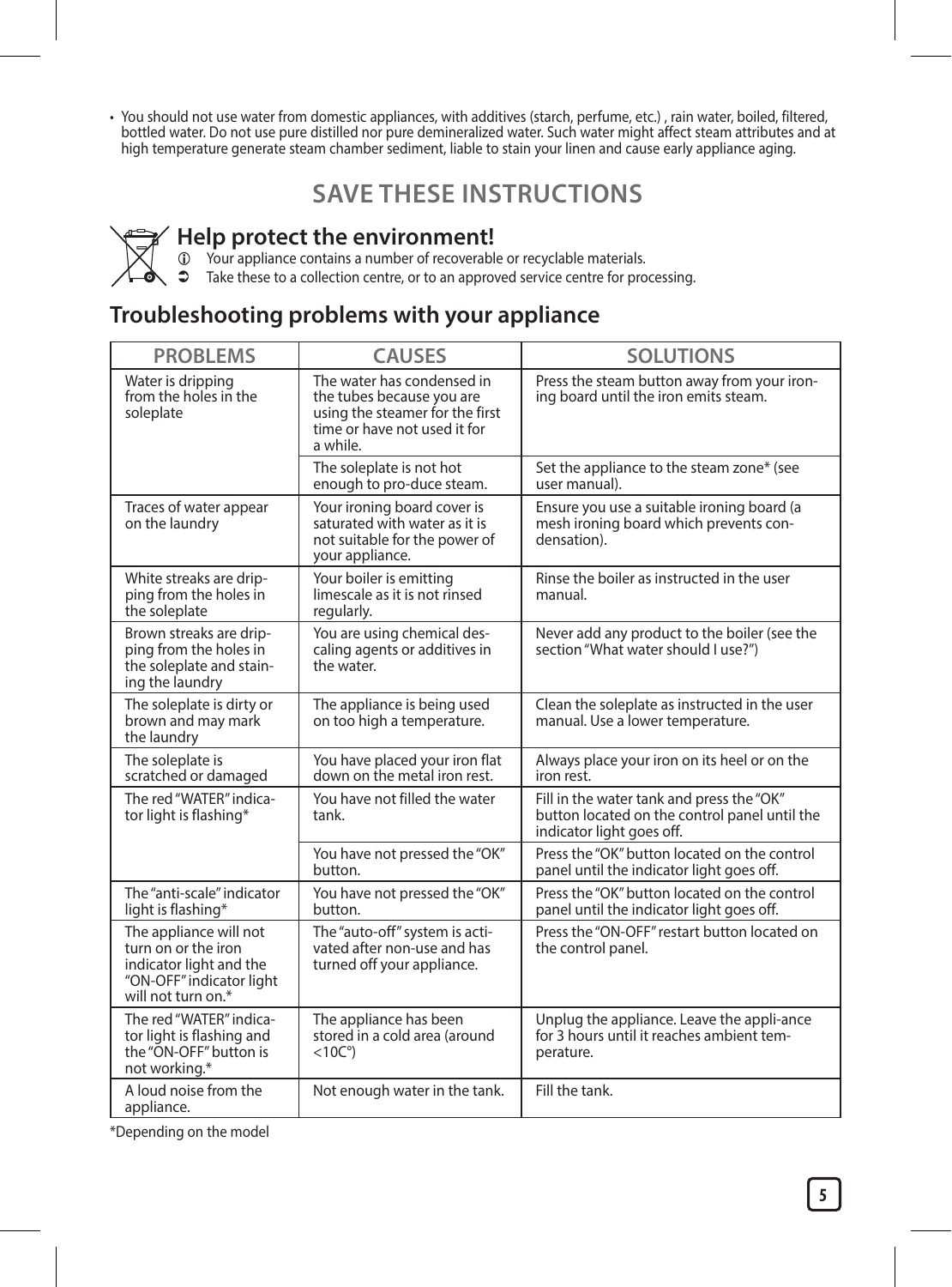## **1. Product presentation**



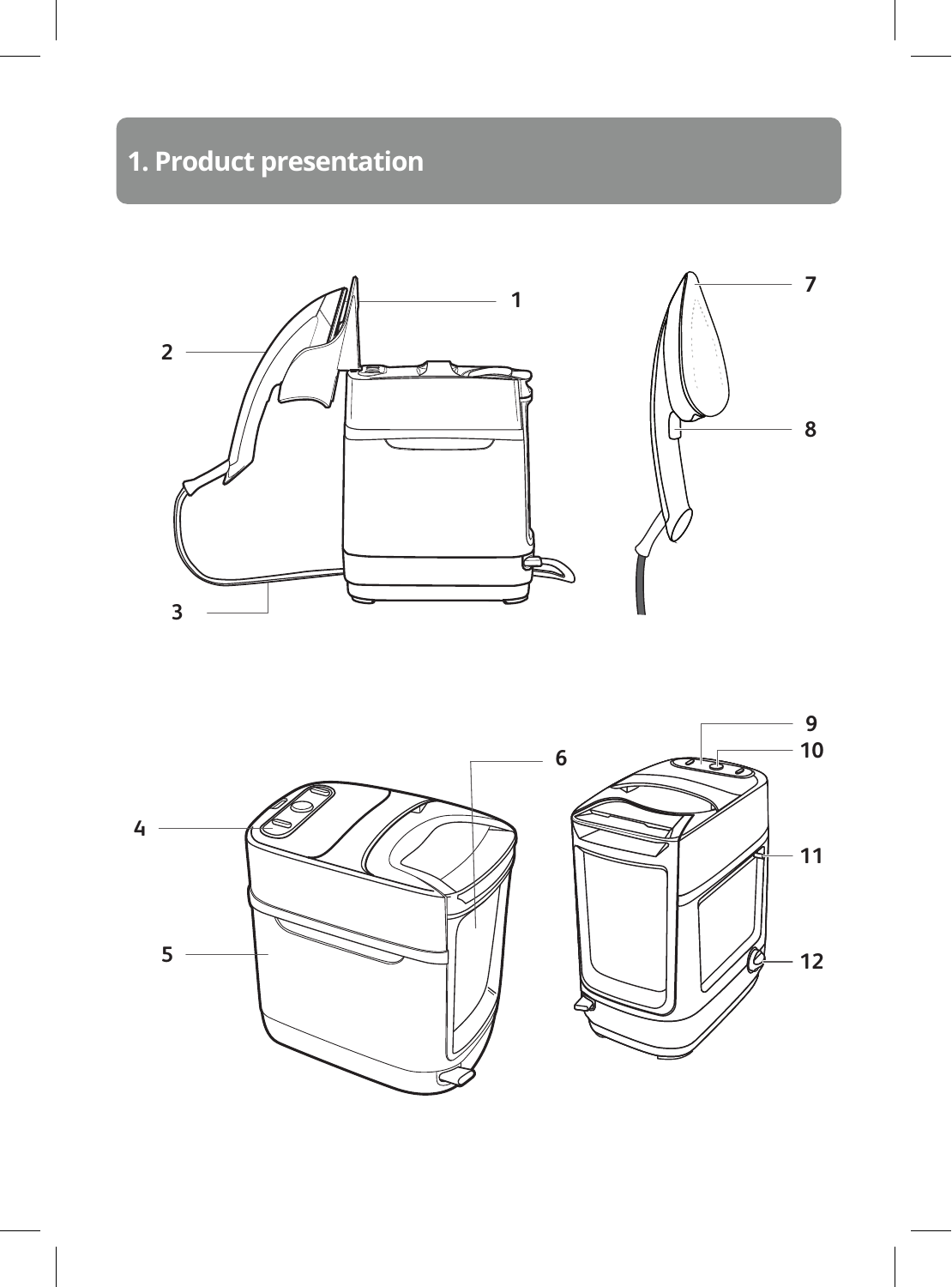#### **EN**

#### **Product presentation**

- 1. Iron rest
- $2.$  Iron
- 3. Steam hose
- 4. Control panel
- 5. Steam unit
- 6. Removable water tank
- 7. Iron soleplate
- 8. Steam trigger
- 9. Anti calc light indicator 10. On/Off button
- 
- 11. Electric cable
- 12. Anti Calc cork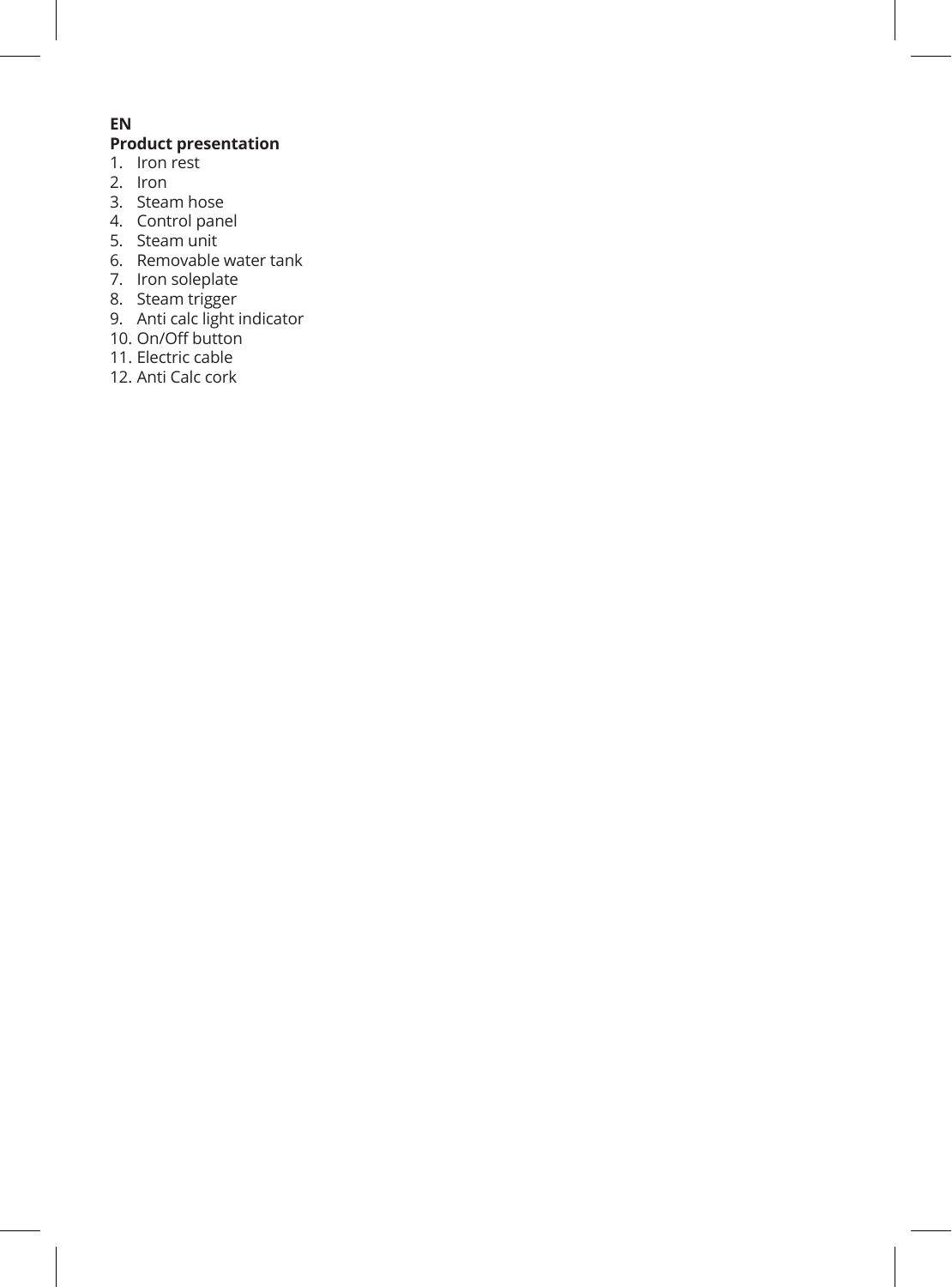### **2. Before first use**

**EN**

Please read the "Safety and use instructions" booklet before first use.

On first use, fumes and odour may come from the appliance. They do not affect the use of the appliance and disappear quickly. Small particles may also come from the iron. These are part of the production process and do not affect yourself or your garments. They disappear quickly.

The appliance must be used and placed on a flat, stable, heat-resistant surface. When you place the appliance on its stand, ensure that the surface on which the stand is placed is stable. Never use the appliance if it is reversed.

If you use an ironing board, never put your iron on it, always use the iron rest. Never put the steam unit on the board.

### **3. Product use**

| I |  | ı |  |
|---|--|---|--|

Unplug the appliance. Remove the water tank. Fill it, and then replace it. **EN**



When the water light flashes, please refer to the above instructions, and then, click on the OK button to reboot the light. **EN**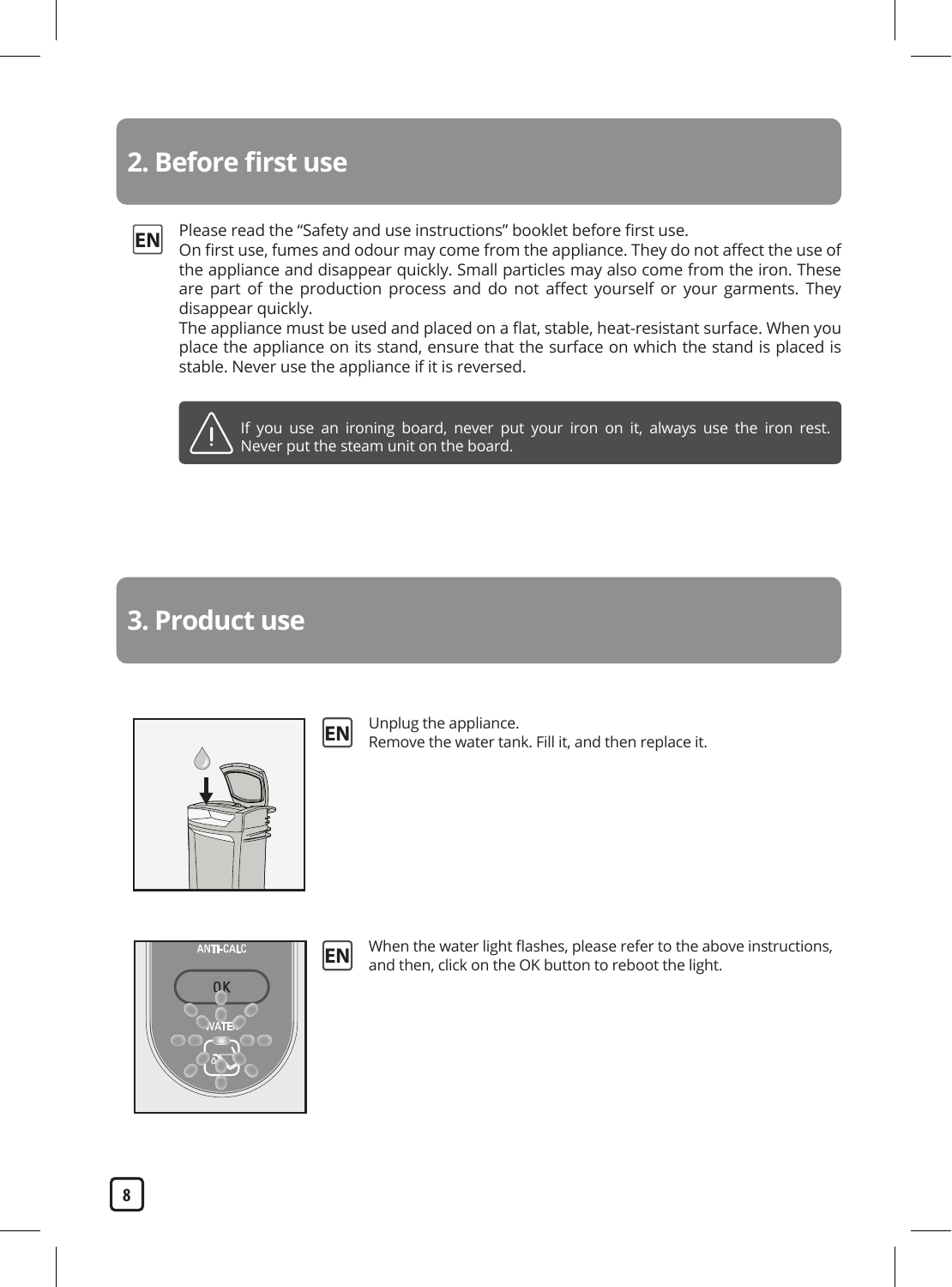

Put the iron on the iron rest. Plug the appliance and switch it on. Wait until the light stops flashing. **EN**





**EN** Press the trigger in order to get steam.



**NO** EN Never iron or steam directly on a garment being worn by someone.

#### **Steam boost**



**EN** Press the steam trigger three times to activate the steam boost.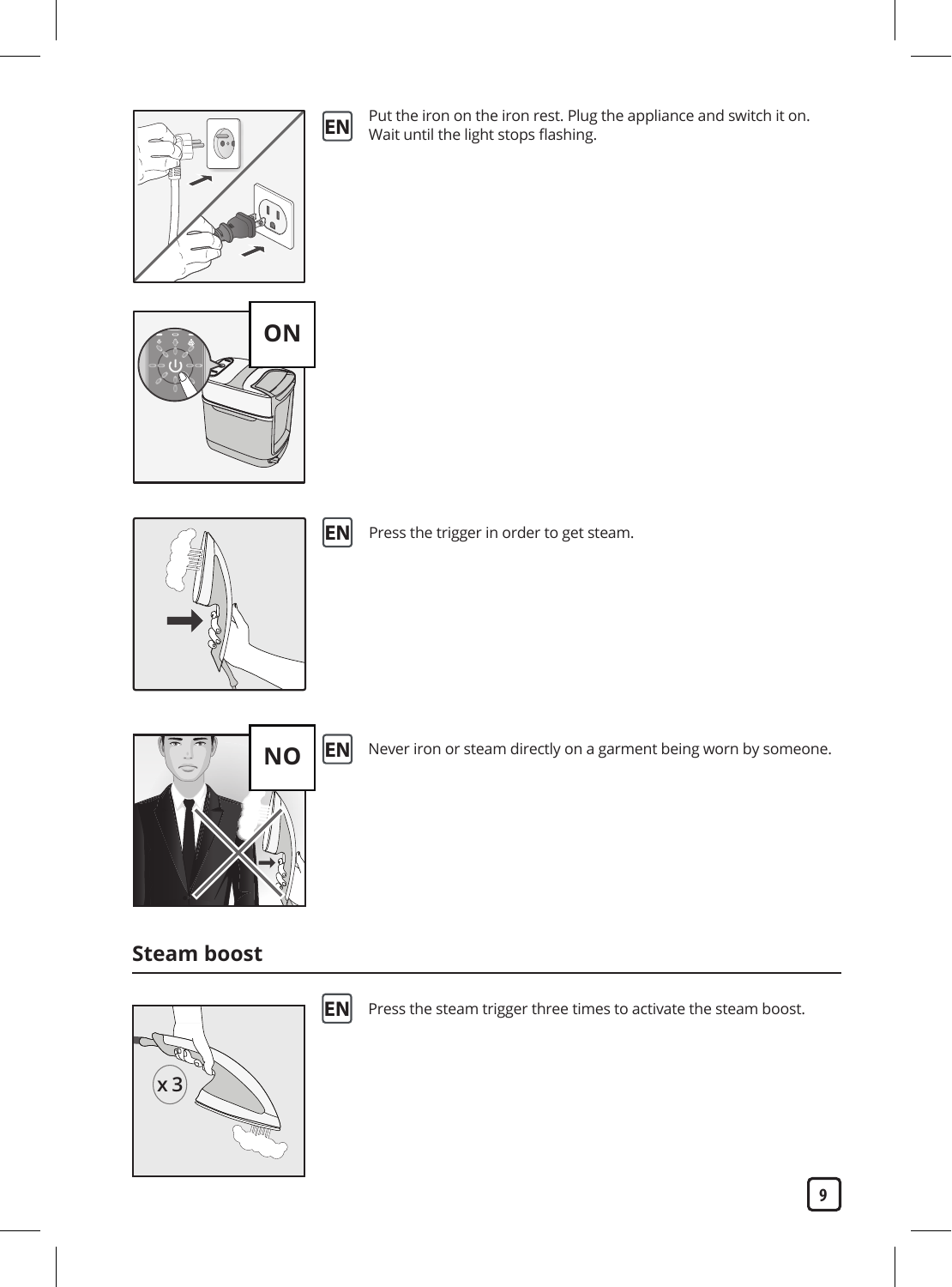

To switch between modes, press the STEAM button. The light will be flashing in MAX mode, steady in ECO mode and off in NORMAL mode. **EN**

**Auto-off** 



After 8 minutes of inactivity, the steam unit will change to stand by **EN** After 8



After 38 minutes of inactivity, the steam unit will switch off **EN** After 38 minute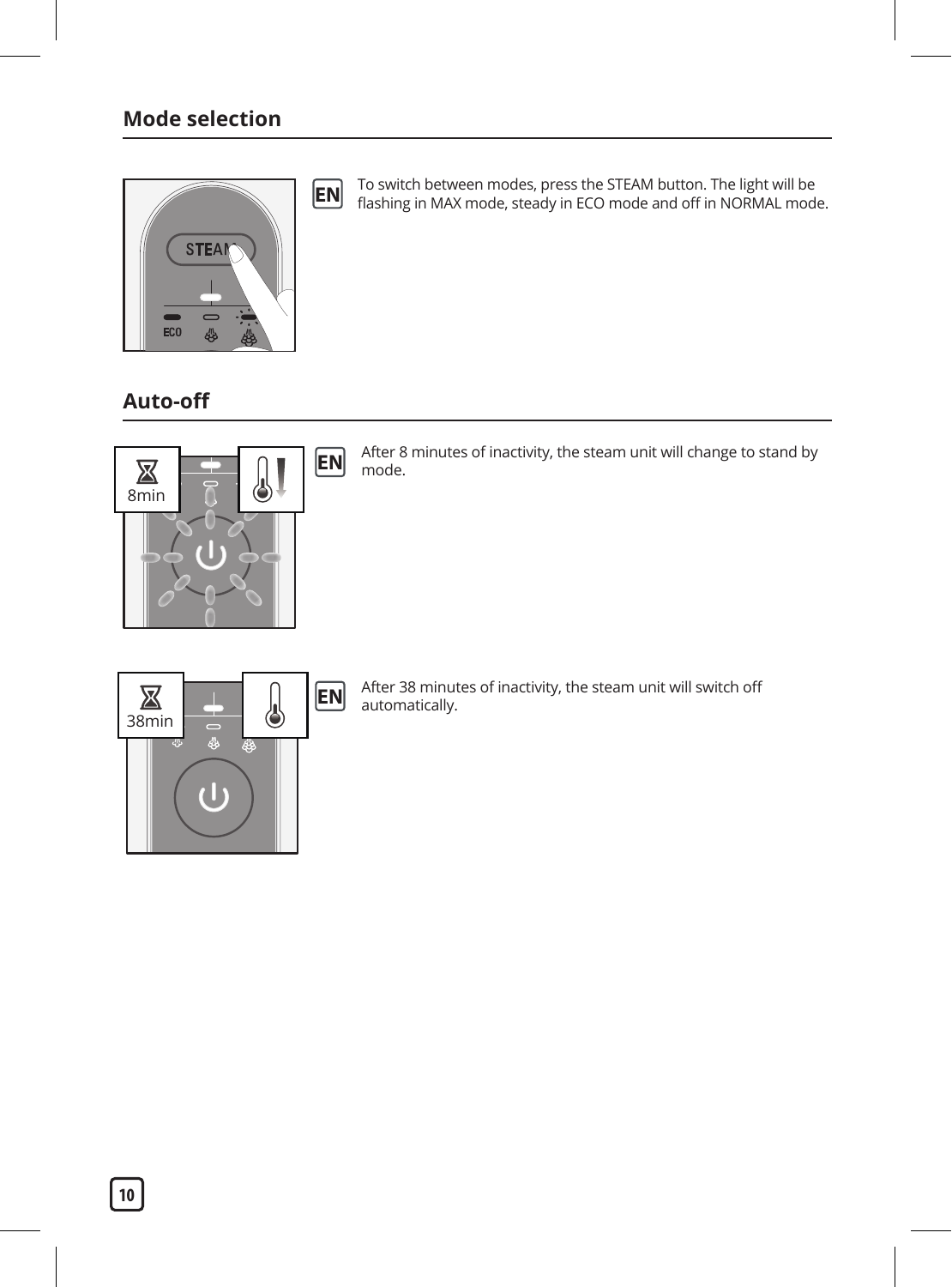### **4. Iron rest use**











If you use an ironing board, never put your iron on it, always use the iron rest. **EN** If you use an ironing board, never put y<br>Never put the steam unit on the board.





Move around with your appliance. Plug in, switch it on, and wait until **EN** Move around with your appliance. Plug in, switch it on, and walt use it heats up. Always use when steam unit is on the ground, stable.





**EN** Be careful of heat and steam when using the appliance.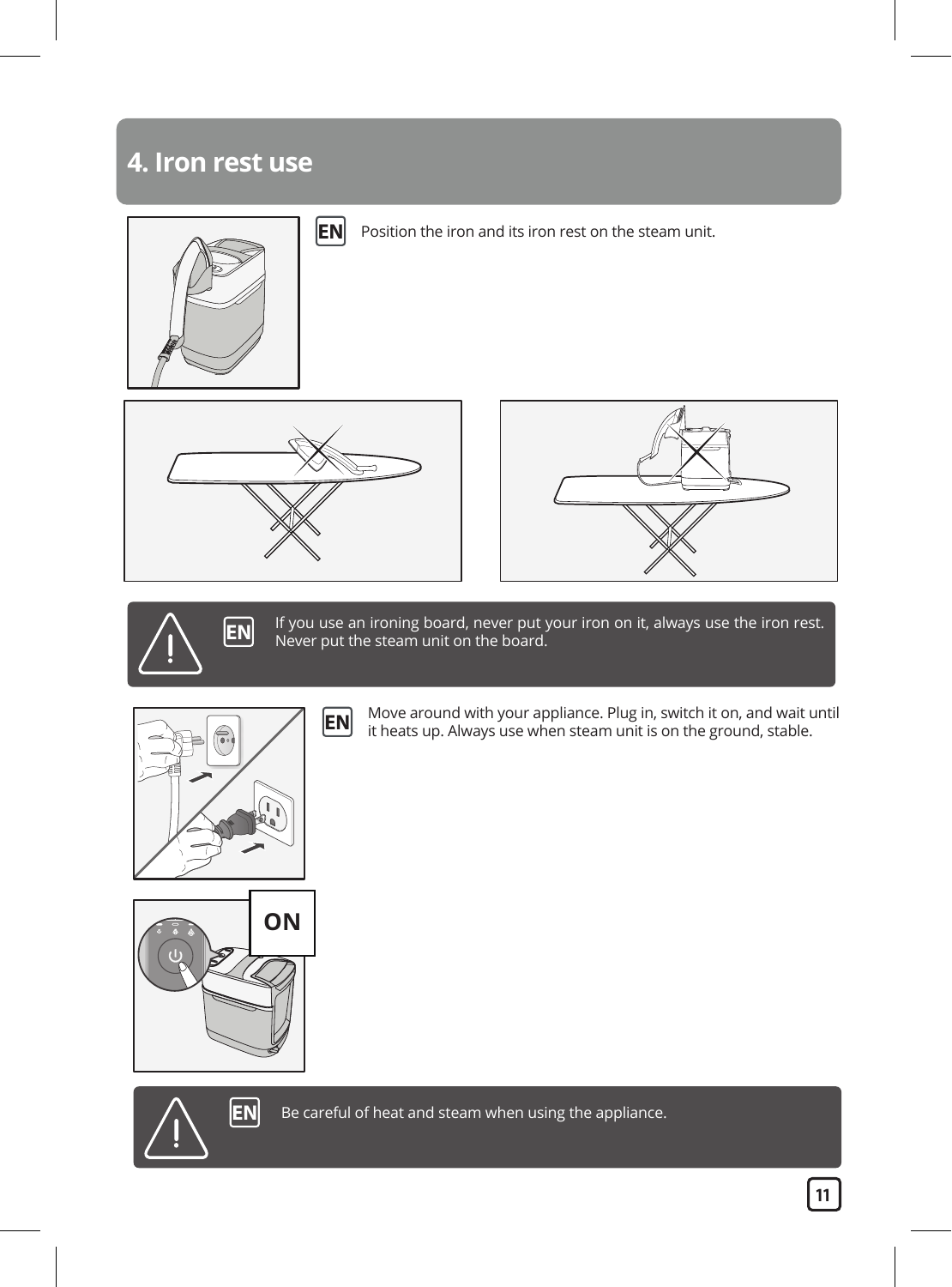### **5. Product cleaning**



Switch off the appliance. Wait 1 hour to allow it to cool down **EN** Switch off the completely.





**EN** Clean the soleplate with a damp soft cloth or sponge.



**EN** Never use abrasive products or surfaces to clean the soleplate.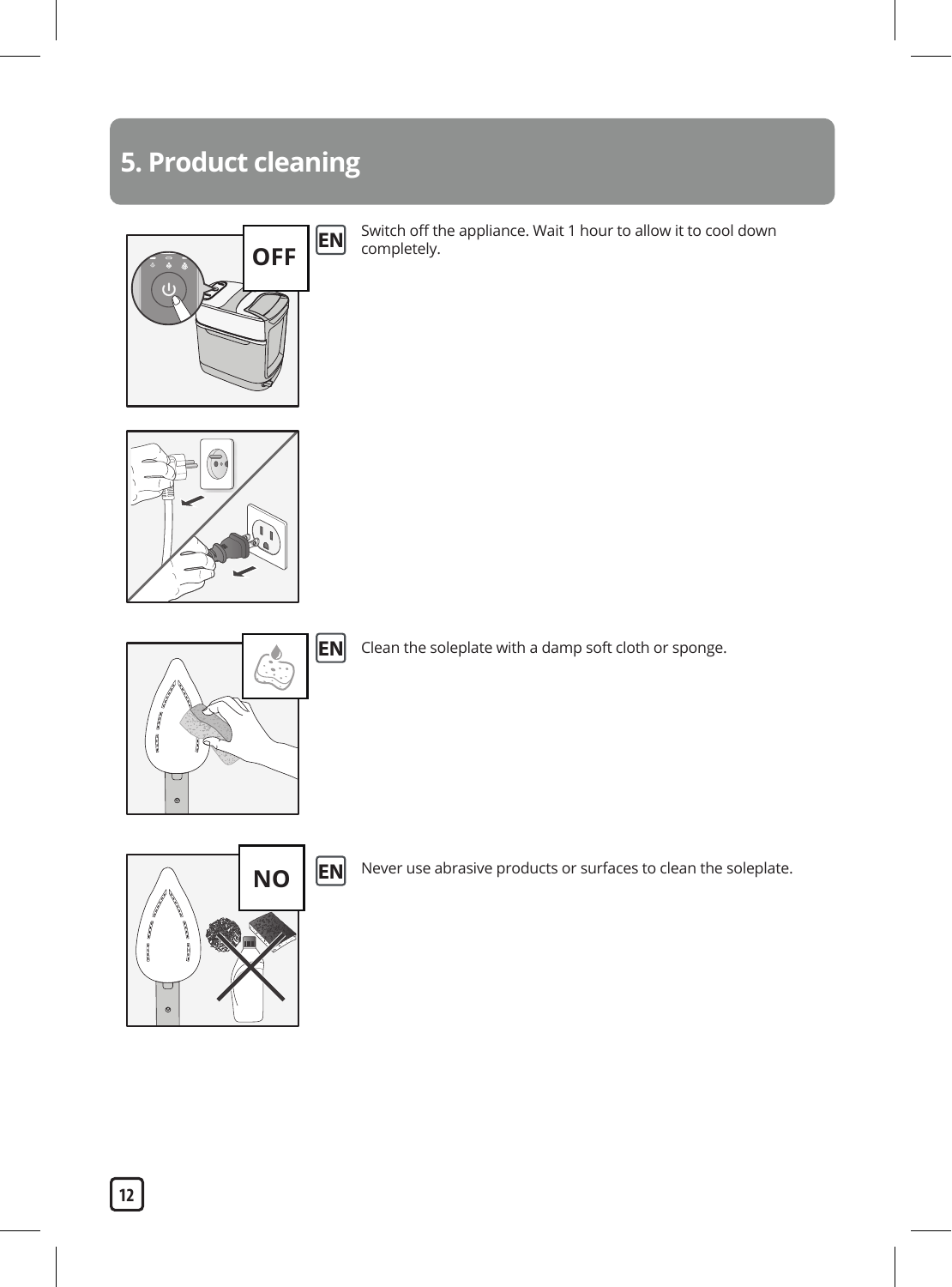### **6. Product tidying**



Switch off the appliance. Wait 1 hour to allow it to cool down completely. **EN**





**EN** Empty the water tank.